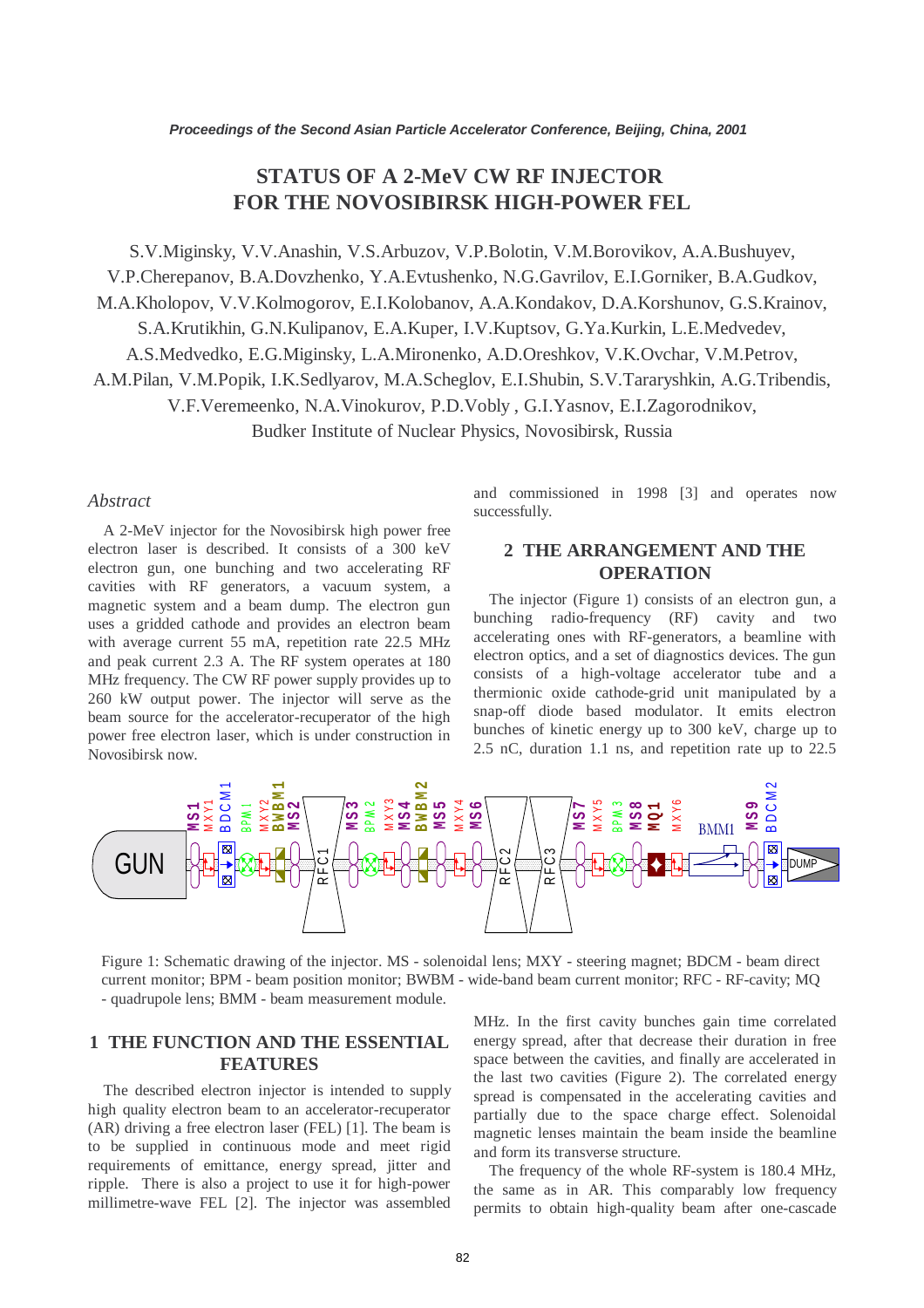klystron-like bunching without higher or subharmonic compensation.



Figure 2: Bunching in the injector.

The basic beam parameters are following: Full electron energy, MeV 2 Average beam current, mA up to 55

| Peak current, A      | up to $25$ |               |
|----------------------|------------|---------------|
| Repetition rate, MHz |            | $0.02 - 22.5$ |
| Pulse duration, ps.  |            | $50 - 200$    |

# **3 NUMERICAL SIMULATION AND MEASUREMENTS**

The machine was numerically simulated in two stages. The SuperMASON code [4] was used to simulate electron motion inside the gun. Space charge effect and transient effect were taken into account. Then the obtained data were converted and used as the initial ones for the L\_PHASE code [5] simulating electron motion through lenses and cavities. All the mentioned effects were taken into account. Both codes consider nonhomogeneous circular symmetric bunches. The last code was used to design the machine and to adjust it later. The key question is what phases of RF-oscillations in the cavities with respect to the injection moment and lens strengths one should choose to optimize the beam quality.

To compensate the non-linear dependence of the velocity of the energy bunches should pass the first cavity so that to loose  $\approx 30$  keV. The cubic nonlinearity in dependence of the velocity on the longitudinal position is caused by the nonlinearity mentioned above and the sinlike time dependence of the electric field in the cavity. It is effectively compensated by space charge effect at some conditions.

Due to space charge effect and chromatic aberration in lenses the transverse phase portraits of different crosssections of a bunch differ. To minimize this difference (and hence the emittance) one should find an appropriate set of lens strengths together with the phases of RFoscillations in the cavities using the code mentioned above.

Typical predicted values of normalized emittance and energy spread of the well-adjusted machine were  $(2-5)\pi$ mm·mrad and 3-10 keV respectively, if the bunch charge was  $\approx$ 2 nC and the final duration  $\approx$ 100 ps. Of course, those evaluations don't contain the terms caused by finite electron temperature, electric field distortion due to the grid, and inhomogeneous emission from the cathode.

The longitudinal time structure of the beam was measured with an image dissector tube (IDT). The electron beam was directed to an optical transition radiation (OTR) screen, and the generated light was analyzed with IDT.



Figure 3: Longitudinal beam structure.

The transverse beam parameters were measured with a set of controlled lenses, and the OTR-screen. A set of beam images corresponding to different lenses strengths is captured and processed together with beamline parameters to derive transverse beam parameters.



Figure 4: Basic scheme of measurement of transverse beam parameters.

The technique is based on the well known one when the emittance and the Twiss parameters of electron beam are derived from the dependence of the rms beam size on the single lens strength (in the simplest case). In our case space charge effect is taken into account in the form of Kapchinsky – Vladimirsky. It leads to coupling between vertical motion and horizontal one. It also permits to derive the energy and the current form the measured data. Of course, measurement of the energy spread is possible only if at least one bending magnet is included in the beamline, the same as in the original technique.